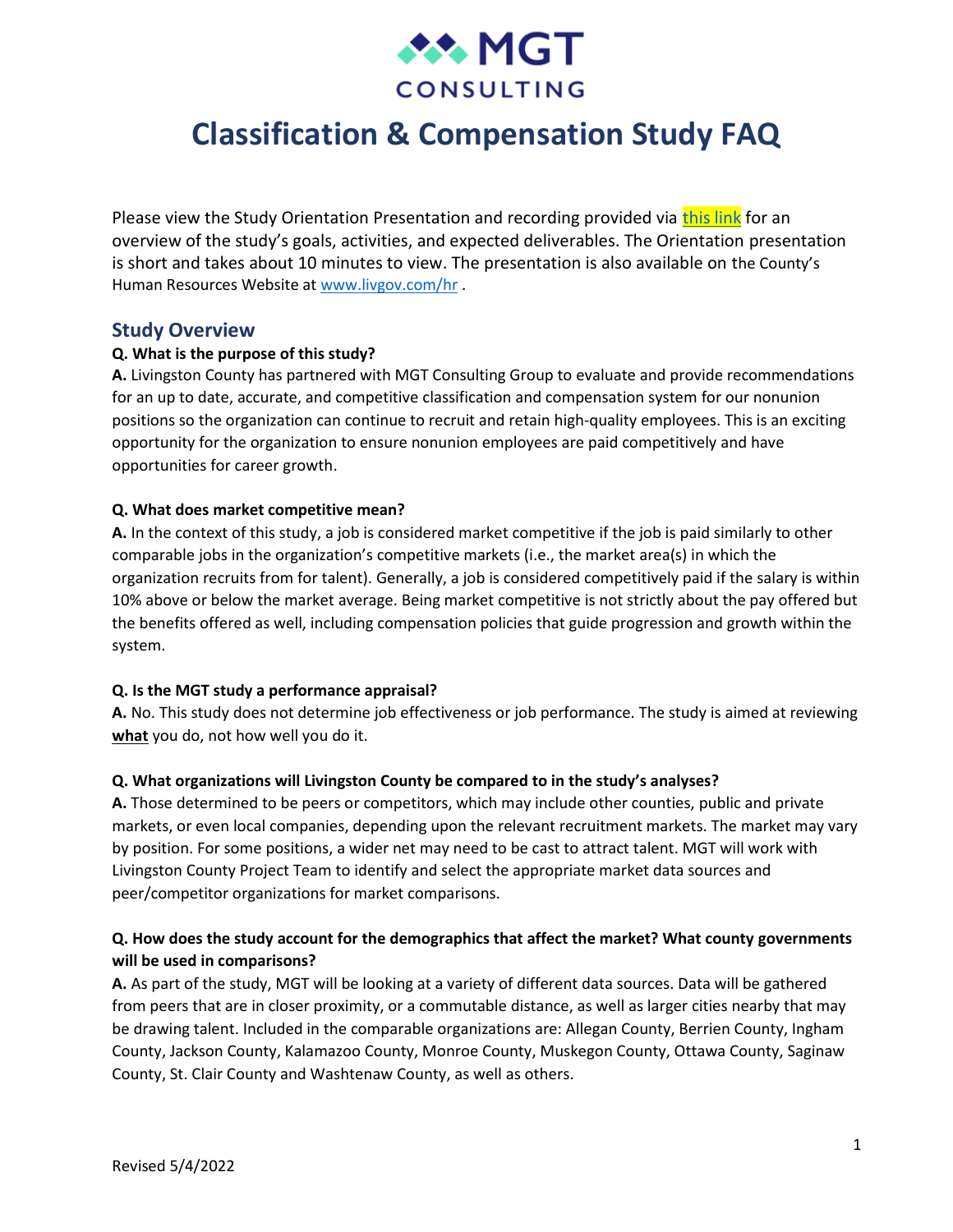

## **Q. Where and how were these counties selected?**

**A.** The selected group of counties were selected by the Livingston County Project Team. In addition to these selected counties, MGT will review data from other organizations as well as locally, regionally, and statewide market data for comparison.

## **Q. Will the evaluation take into consideration private vs. public sector when comparing pay?**

**A.** Yes, MGT will be looking at private and public markets as part of the study to include data from a variety of different sources.

## **Q. The market is changing rapidly due to the increase in the number of remote workers. Will the survey plan on casting this net wide as a result?**

**A.** For some positions can be done remotely, MGT will work with Livingston County Project Team to determine the appropriate recruitment market. Several factors are taken into consideration when determining the market. These factors may include – availability of talent (local or state-wide), recruiting challenges, and past retention concerns. In some cases, the market will expand beyond local markets.

## **Q. How does the study account for comparable counties who are unable to fill their positions at the current pay they have?**

**A.** MGT looks at a variety of different data sources, which includes an aggregate of market data. Commonly this will be other state level data that's available.

## **Q. Is local cost of living factored in?**

**A.** Yes, as part of the study, cost of living will be a factor. Factored in will be an adjustment for cost of living, livable wages as well as competitive wages.

## **Q. How can employees assist in the study?**

**A.** Employee input is key to the outcomes of the study. Livingston County needs your involvement in gathering job information to ensure accurate market comparisons can be made based on the most current job data. Employees will be asked to participate by completing a survey about their job relative to duties, roles, and responsibilities; this does not include data about an employee's performance or personal qualifications.

# **The Management Issues Paper (MIP) Survey**

## **Q. What is the Management Issues Paper?**

**A.** The Management Issues Paper (MIP) is a voluntary survey for managers to complete and submit comments about one or more positions under their responsibility. Comments may regard issues with job titles (outdated, inaccurate, etc.), retention/recruitment difficulties, salary or salary range issues, and advancement. The results of the MIP will assist MGT in the evaluation of classifications and provides additional insight into current issues.

## **Q. Does everyone fill out the MIP?**

**A.** No. The MIP is distributed only to managerial and/or supervisory employees. The survey is voluntary. If a supervisor does not have any concerns to report, they may decline participation in the survey.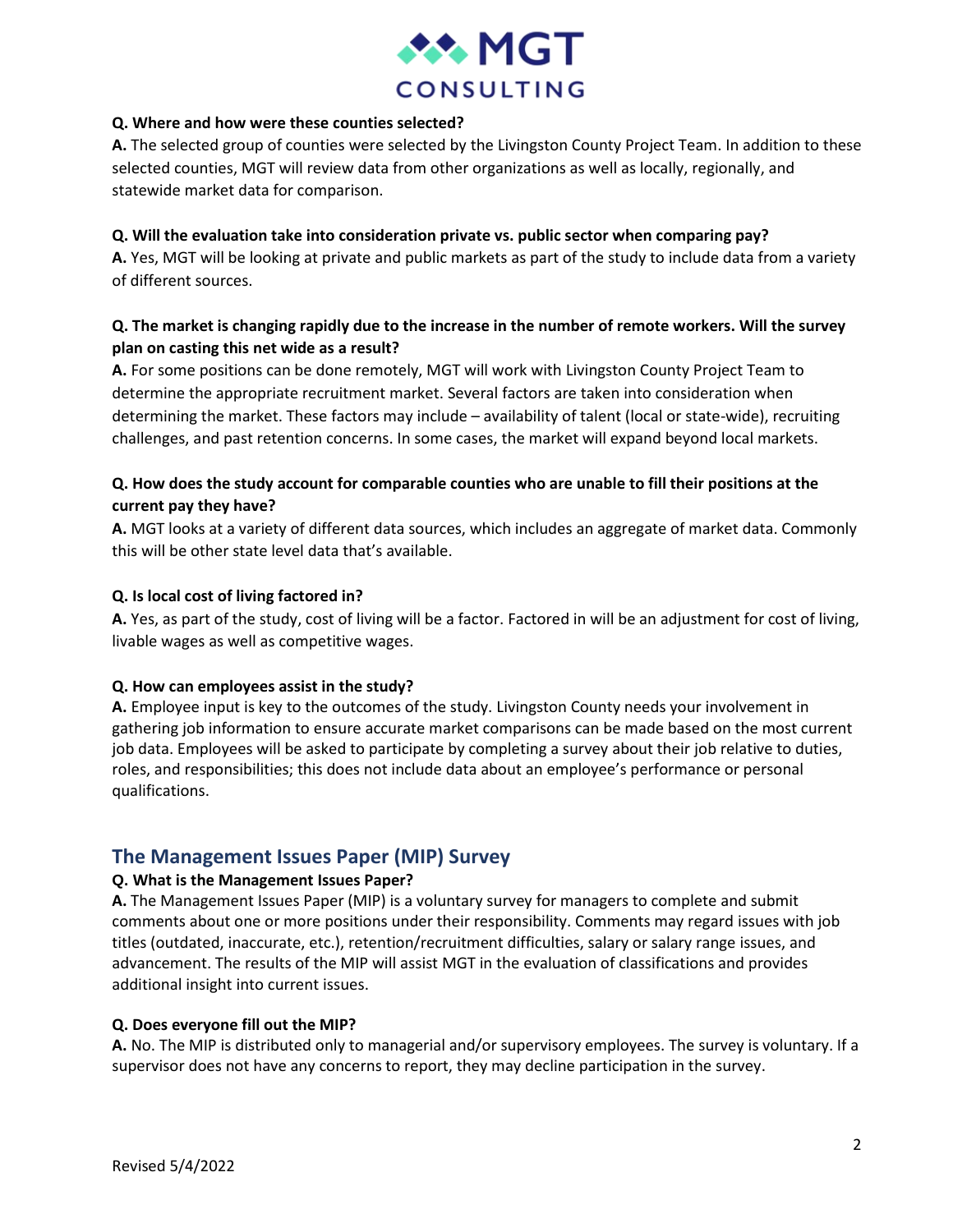

## **Q. When will the MIP be distributed?**

**A.** The MIP will be distributed on **5/3** and closes on **5/16**.

## **Q. How long does it take to fill out the Management Issues Paper (MIP)?**

**A.** The MIP can take 15-20 minutes to complete depending on the number of jobs the supervisor would like to submit forms for to describe any current concerns.

## **Q. Who decides who receives the MIP survey?**

A. The Livingston County Project Team identified and selected to send the survey to department heads. This survey can be forwarded by department heads and delegated to whom they deem appropriate to complete the MIP survey.

## **Q. Will the directors be provided data on how each position was scored? Is there a process in place after the study to discuss the findings further and discuss any disagreements with the findings?**

**A.** MGT does not use a scoring process. Rather, as part of the process, quantitative and qualitative data is reviewed. MGT will review each job and its core duties for comparison. In addition, benchmark information will be included in the study results. If questions do arise, please contact HR. An appeals process form can be provided post-study if needed.

# **The Job Content Questionnaire (JCQ)**

## **Q. What is the Job Content Questionnaire (JCQ)?**

**A.** The JCQ is a survey used to collect information about job duties, roles, and responsibilities to determine if positions are accurately titled and to inform pay analyses and recommendations. The survey also gathers data regarding the minimum qualifications (education, experience, certifications, etc.) someone would need to have to perform the job's functions successfully. Employee participation in the JCQ is strongly encouraged and is an important part this study.

## **Q. Who will need to fill out the Job Content Questionnaire (JCQ)?**

**A.** The JCQ is for employees who are in jobs in which their job description is outdated or missing. If your job description is current, you do not need to fill out a JCQ. If your current job description is mostly up to date, you may submit a partial JCQ and fill out only the sections pertaining to the items that need to be updated.

## **Q. Will each employee get the Survey?**

**A.** Yes, each employee will receive the survey link to the JCQ through the survey platform, Qualtrics.

## **Q. The JCQ asks for the minimum qualifications needed for a job, but what about when an employee conducts above and beyond the current scope of their position or has higher qualifications?**

**A.** This study is focused on the job and not the employee in the position or their performance or current qualifications (education, experience, etc.). Your personal qualifications may or may not be the same as the minimum qualifications. MGT will provide recommendations for any needed job reclassification based on the job's essential duties and minimum qualifications. If a job has included additional duties over time, this may mean a position is at a higher job level within a job family (I, II, III, etc.), or that a job has grown to become another job classification.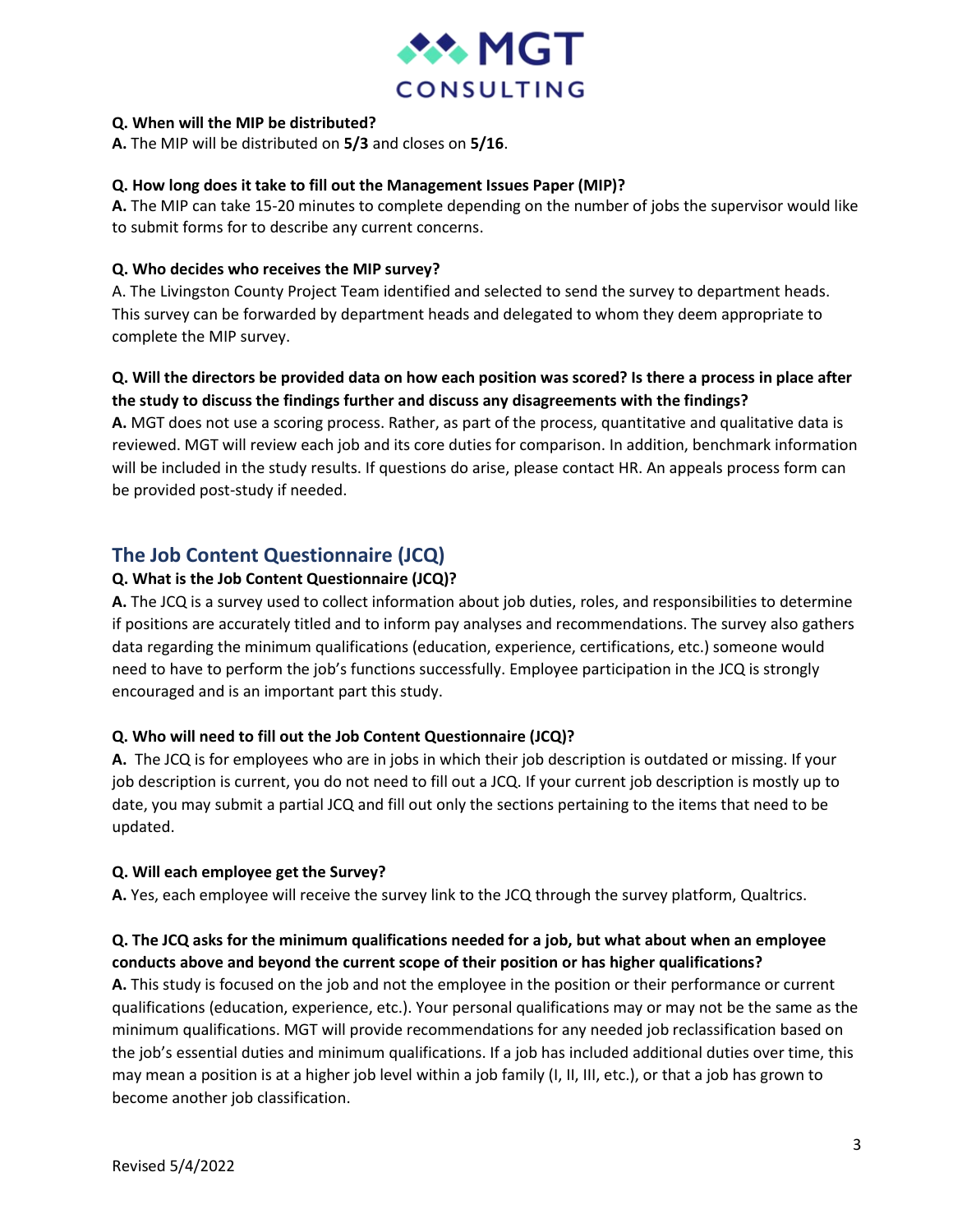

## **Q. How long does it take to fill out the Job Content Questionnaire (JCQ)?**

**A.** The JCQ, when completed in full, can take 1 hour (or more) to complete depending on the nature of your position. If your current job description is mostly up to date, you may submit a partial JCQ and fill out only the sections pertaining to the items that need to be updated. Employees are encouraged to speak with HR, supervisors, and other employees in their same position as needed for support with filling out the JCQ.

## **Q. Does the JCQ have to be completed in one session?**

**A.** No. You may work on your survey and return to it later if needed. The survey will save your responses as you click "Next" and "Back" to move through the survey pages. You may work on your survey and return to it later if needed. You will be sent reminder emails until you have submitted your survey. You may also click through the whole survey before entering information to view the complete list of questions before going back to the beginning and entering information. However, once "Submit as Final" is selected on the last page of the survey, no further edits can be made.

## **Q. When will the JCQ be distributed?**

**A.** The JCQ will be distributed to employees on **5/9** and closes on **5/20**. The review and comment period closes for supervisors on **5/27**. MGT Consulting uses Qualtrics for surveys, and Google Chrome browsers are preferred.

## **Q. Should you have your current job description available for completing the JCQ?**

**A.** Referring to a current JD can be helpful to help prevent accidental omission of any duties currently being performed, however, the goal of the JCQ is to help MGT find out **current** aspects of a position.

## **Q. Are all the comments viewable? If a supervisor is able to leave comments, are employees able to see their comments?**

**A.** While supervisors are able to leave comments, sharing specific supervisor comments is at the discretion of HR.

## **Technical Assistance**:

- It is important that you do not forward your JCQ survey invitation to anyone, as the survey link provided is unique to you and should not be shared. Sharing your JCQ link tab may result in the loss of data you have entered as someone else overwrites your data and enters their own.
- Do not open your survey in multiple browser tabs; working from more than one browser tab may result in the loss of data you have entered.
- If you have any technical questions or issues with your survey, please contact:
	- o Diana Goldstein, [dgoldstein@mgtconsulting.com](mailto:dgoldstein@mgtconsulting.com)

## **Results**

## **Q. When will the study be completed? How long will it take for your final recommendations?**

**A.** The study is estimated to be completed over a 6-month period and is projected to be completed by early October 2022.